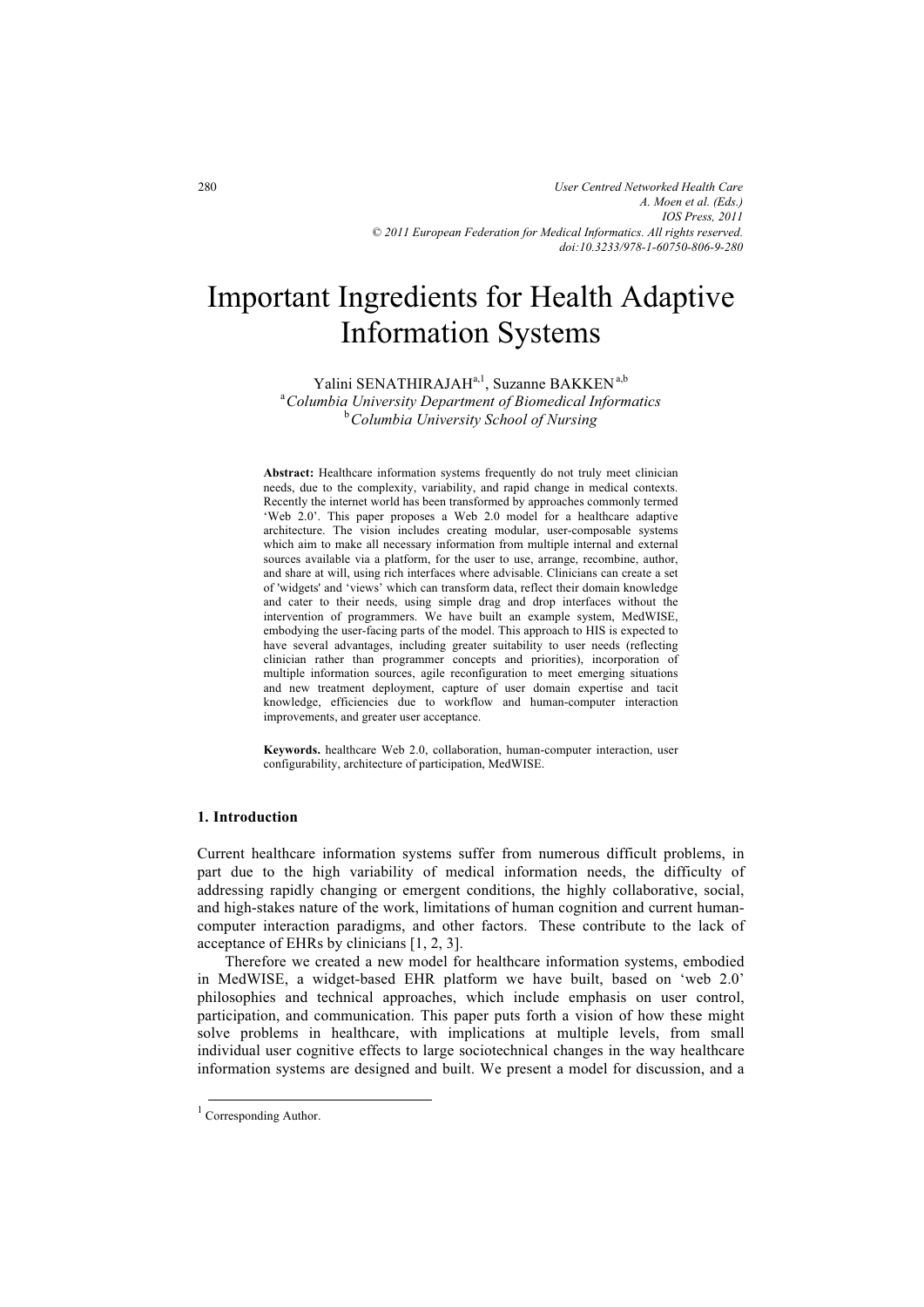clinical practice scenario<sup>2</sup>. The discussion covers implications and areas for further inquiry. Our belief is that only a scientific approach (i.e. testing such systems in controlled conditions) will resolve some of the potentially controversial issues. MedWISE embodies some parts of the model. $2$ 

## **2. Web 2.0 Model for a Healthcare Adaptive Architecture**

Figure 1 presents a model schematic showing information flow within a worldwide system and the authoring and distribution process. A description of model components follows.



**Figure 1.** Model diagram.

*2.1. Model Description:* 

Essential components of our Web 2.0 model for adaptation in health care include *a standards-based platform* supporting the following functions:

- *A back-end service-oriented architecture (SOA)* that permits applications to incorporate information from diverse within-hospital, external clinical, other data stores and applications, (e.g. HL7 and medical RSS feeds, notes, alerts).
- *A display/interaction layer* that allows users, individually and col-laboratively, to recombine this information in unanticipated ways via drag/drop assembly using a palette of data and formatting options**.** This includes programming, data visualization and transformation, rich interfaces. This must be as effortless and transparent as possible such as by saving objects from the viewing history as a template.
- *Self-describing widgets* that enable annotation and incorporation into larger collections, with facility for the output of one process to become the input of another.
- *Means to store, share, and aggregate widgets and views* that supports future use, repurposing, and sharing with others at multiple levels, e.g., specialty, institution, national, international. Machine learning applied to aggregations of

 <sup>2</sup> More detailed information on MedWISE and web 2.0 is available at http://www.ehr2.org, in a paper by Cheung et al [4.], and at http://www.ncbi.nlm.nih.gov/pubmed?term=senathirajah . http://tinyurl.com/ehr2scenario contains an illustrative scenario.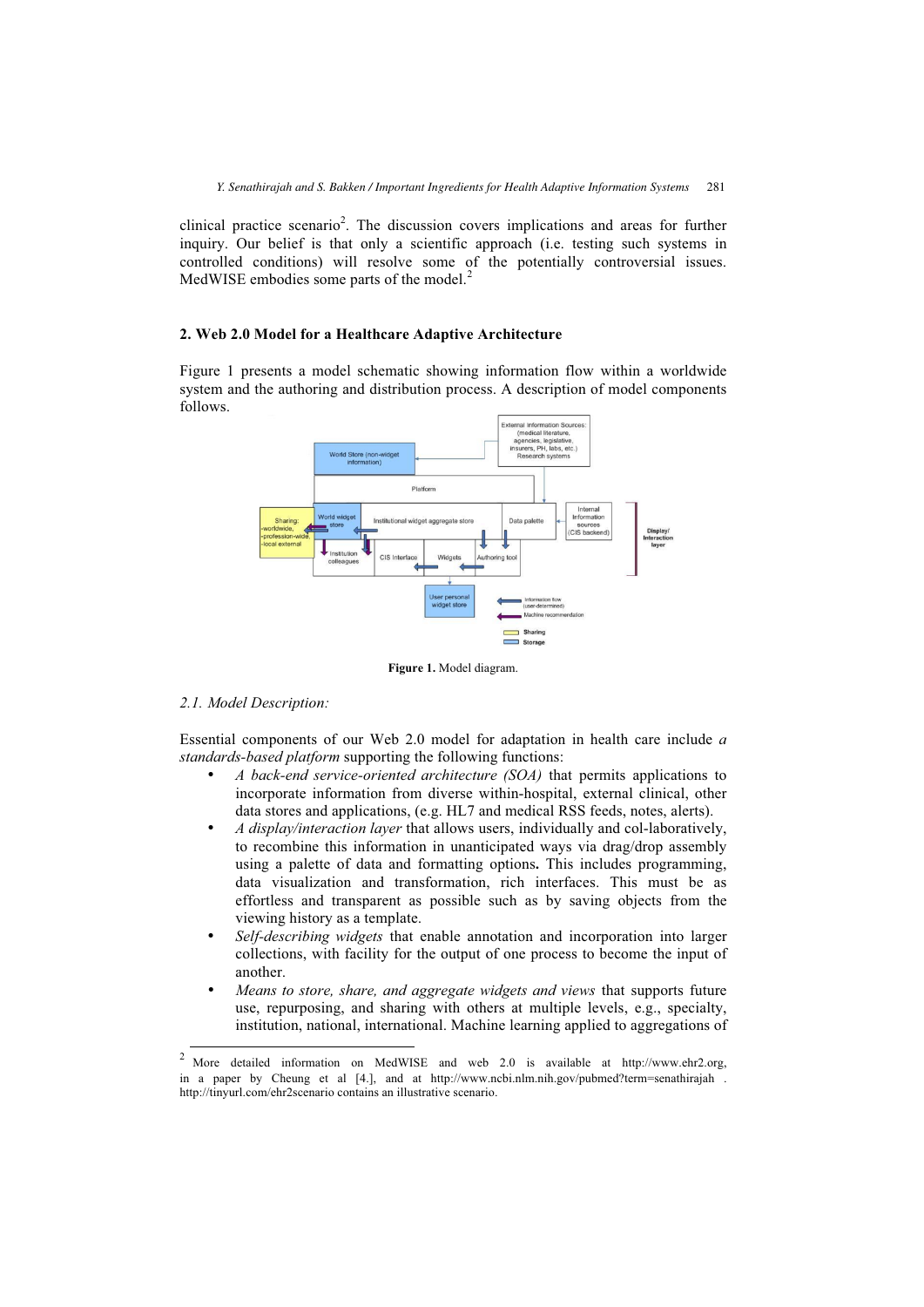widgets and views would enable dynamic suggestions of elements for viewing or authoring (much as Amazon suggests books). Eventually this aggregation would form a large collection embodying clinicians' tacit or explicit expertise and institutional knowledge, allowing for insights based on group wisdom.

• *Explicit communication and collaboration* features for collegial communication & group authoring.

### **3. Discussion**

#### *3.1. Advantages*

*Increased Information availability:* integration of more information sources and meaningful display tools, at the point of decision, via self-updating feeds,

C*apture of tacit knowledge*: Expert-created 'views' would appeal to colleagues, facilitating adoption (prestige bias) [5], and could inform novices [6], capturing on the fly what specific clinicians considered important. Views encompassing institutional policies could capture knowledge which is often currently tacit.

*Information display & visualization*: Flexible placement of elements allows grouping those which should be viewed together. Juxtaposition can foster insight [7-8], and constitute decision support, serving as a reminder. Custom alerts (geared to the individual patient) delivered to various devices, could assist with error avoidance. Displays involving direct perception rather than calculation, can assist safety. Usercomposable tools may facilitate more reflective understanding of the relationship of data to patient care and ultimately, better design.

*HCI and Workflow Advantages*: Distributed cognition theory states that people use tools to decrease the cognitive load (internal mental processing) in their tasks, freeing up finite cognitive resources (perception, attention, memory) for the main task. An example is writing something down instead of keeping it in memory. Mitigation of the keyhole effect<sup>3</sup> is another result, since the user can assemble together highly relevant elements in the scarce screen space [9]. This may substitute for usual actions of workers in high-reliability, high-stress environments, who often workaround computers [10] using easily manipulable supplementary objects (e.g. paper) [10, 11, 12].

*Workflow facilitation*: team members could contribute widgets pertaining to their own roles, and highly local needs accommodated. (e.g., mashup of admission data and dialysis chair locations for amputee dialysis patients could meet fire regulations mandating staff assistance for evacuation).

*Reduced and accumulated work* due to decreased search and material re-use. Sharing created interfaces reduces total work, since subsequent users need not do the same search and retrieval, resulting in substantial time savings over a population of users and patient records. Complete views also serve as a reminder system [13, 14].

*Sociotechnical change*: *Communication/collaboration:*, Hospital workers prefer synchronous communication [15], leading to an interrupt-driven environment with high cognitive costs in terms of memory failure, and errors [15]. Care interfaces with Web 2.0 rapid communication tools may help minimize this cost. Shareable user-customized displays also provide 'common ground' for consults or handoffs.

<sup>&</sup>lt;sup>3</sup> 'Keyhole effect' refers to the problem in computer system design that the user must access a vast array of data elements through a small screen, as if viewing a large room through a keyhole.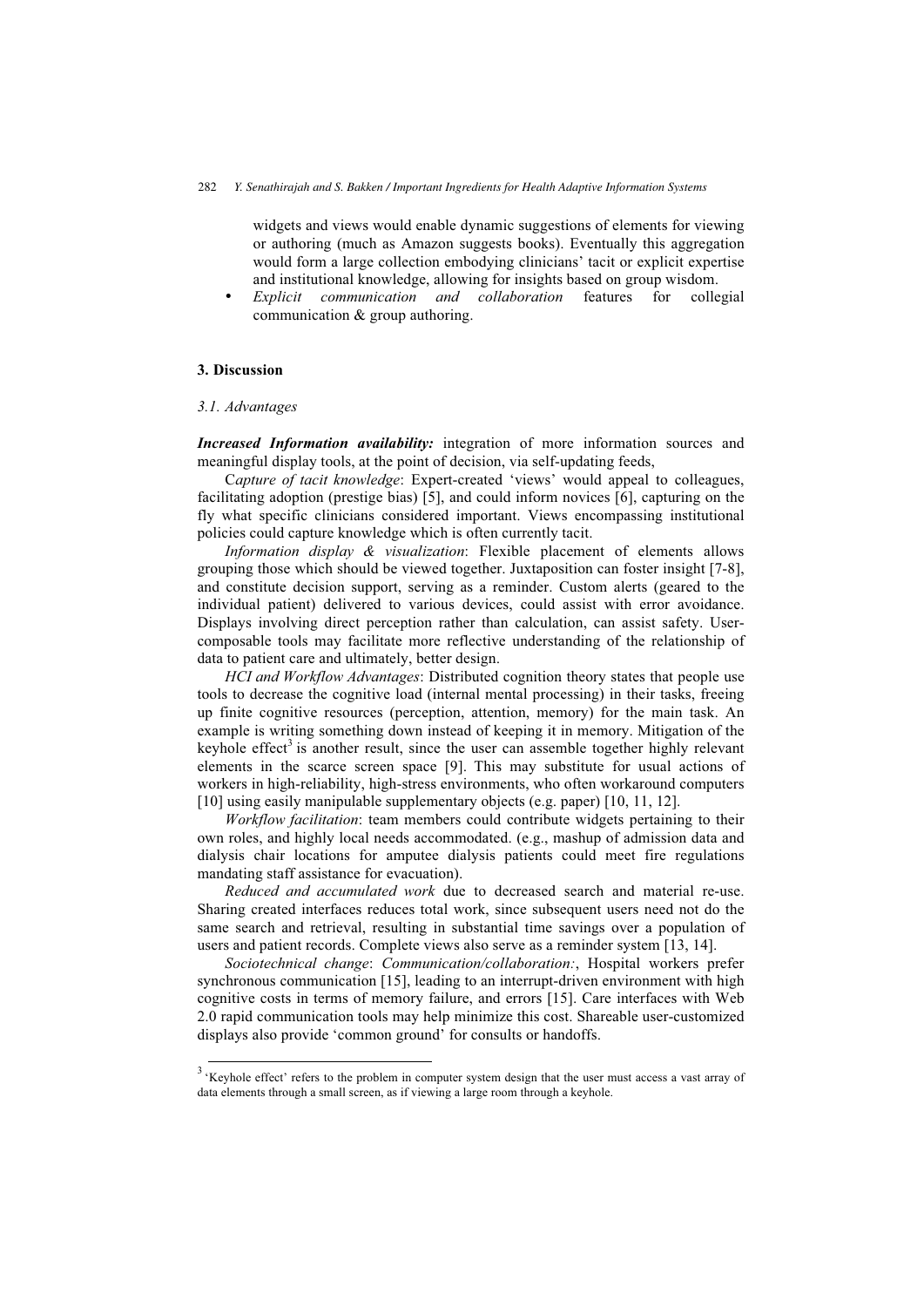*Rapid reconfigurability:* since system change does not require programmers, emerging needs such as public health emergencies or new treatment deployment could be addressed more rapidly. Public health elements are easily incorporated.

#### *3.2. Disadvantages*

Foremost is the concern that excess variability or omissions could lead to errors (e.g diagnosis momentum [16]). We believe a situation of equipoise with respect to current systems exists. Currently, aside from attested notes there is no real monitoring of which user views what data (this is highly variable [17], and lost as a search sequence)<sup>4</sup>. Our study did not find substantial diagnosis momentum errors. Decision support to enforce viewing of complete element sets can be built in.

There are perhaps three levels of concern. 1) Widgets which merely rearrange preexisting data close to their usual form, 2) widgets which reformat, perform calculations, or otherwise fallibly change the data representation, and 3) widgets which implement more sophisticated decision support. The latter is the most concerning and would require careful oversight, e.g. a vetting system involving clinical experts, administration, and IT. Default configurations and conventions (e.g. for format, layout, display) can be used to foster consistency important for usability.

Will sufficient numbers of users want to adopt and use the system to create their own interfaces? HIS users have high levels of education, numeracy, algorithmic thinking, computer savvy, and great interest in improving care effectiveness. Younger users already create and share content online. Our studies show great user enthusiasm, skill and engagement in using MedWISE features to solve problems and fit different contexts and needs. It is not necessary that a majority embrace it; in fact we expect that a small proportion of users will create many complex tools, which their colleagues will adopt, along with widespread use of the simpler functions.

### **4. Conclusion**

Further laboratory study and controlled deployments are needed to resolve issues of concern. Implementation of such systems is likely to open up new avenues for research, in HCI and efficiency, tacit knowledge, technology acceptance/adoption, new evaluation methods, and data mining on a vast library of user-created tools. The different mode of software creation has implications for tool development in other complex, critical environments in which user expertise is paramount.

We believe this approach can facilitate evolutionary development of HIS and improve task-technology fit. This would allow users to make software reflect and fit their mental models, domain knowledge, collaborations, and emerging needs, reversing the need for the user to fit herself to the software instead of the software fitting the domain and user. It makes domain knowledge paramount. We hope this may allow the full potential of computing to leverage human creativity and knowledge in health care to better meet the full requirements of this most complex and critical of domains.

<sup>&</sup>lt;sup>4</sup> In MedWISE the usual CIS is simultaneously available, so there is no functional penalty for incorporating the Web 2.0 interface.